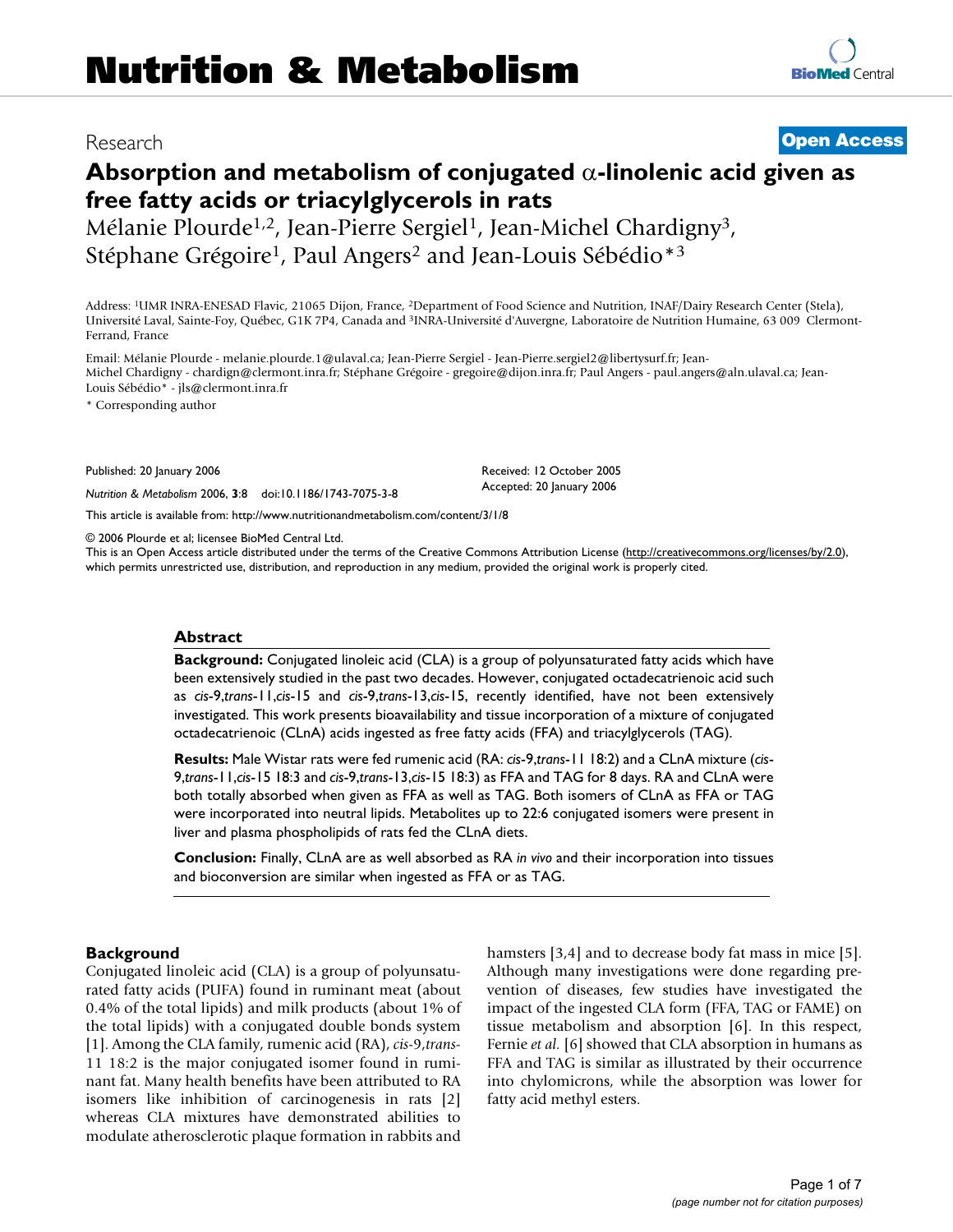

Conjugated alpha linolenic acid (CLnA) is another group of PUFA. One isomer has recently been reported in milk fat at a level of about 0.03% of total fatty acids [7]. The *cis*-9,*trans*-11,*cis*-15 18:3 isomer results from the biohydrogenation of α-linolenic acid. The *cis*-9,*trans*-11,*cis*-15 18:3 isomer combines the conjugated double bond system of RA and the n-3 double bond of  $\alpha$ -linolenic acid (Figure 1) which confers this fatty acid a high bioactive potential. The metabolic fate of a synthetic mixture of FFA of two conjugated α-linolenic acids containing equimolar concentrations of *cis*-9,*trans*-11,*cis*-15 18:3 and *cis*-9,*trans*-13, *cis*-15 18:3 isomers has already been studied in rats [8]. In that study CLnA isomers had been given intragastrically after a two weeks lipid deprivation period in order to enhance the bioconversion. [8]. Moreover, no investigations were done regarding the absorption efficiency.

The aim of the present study was to determine the absorption efficiency, incorporation and metabolism of a mixture of conjugated α-linolenic acid in growing rats under nutritional and physiological conditions.

# **Results**

### *Animals*

RA intake ranged from  $330 \pm 30$  mg/day for the TAG group to 338  $\pm$  14 mg/day (means  $\pm$  SD) for the FFA group. CLnA intake ranged from  $323 \pm 25$  mg/day for the FFA group to  $334 \pm 20$  mg/day for the TAG group. No sig-

| Table 1: Fatty acid composition (%) of the lipid fraction of each diet |  |  |
|------------------------------------------------------------------------|--|--|
|------------------------------------------------------------------------|--|--|

|                                                  |           | <b>FFA</b>  |           | <b>TAG</b>  |
|--------------------------------------------------|-----------|-------------|-----------|-------------|
| <b>Fatty acids</b>                               | <b>RA</b> | <b>CLnA</b> | <b>RA</b> | <b>CLnA</b> |
| 16:0                                             | 3.4       | 3.4         | 4.0       | 4.2         |
| $16:1c-9$                                        | 0.1       | 0.1         | 0.1       | 0.1         |
| 18:0                                             | 3.0       | 3.0         | 2.9       | 2.9         |
| $18:1c-9$                                        | 68.7      | 67.5        | 69.1      | 67.8        |
| $18:2c-9,c-12$                                   | 9.9       | 9.8         | 10.0      | 10.0        |
| $18:3c-9,c-12,c-15$                              | 1.2       | 1.1         | 1.2       | $  \cdot  $ |
| $18:2c-9,t-11$                                   | 10.5      | 0.3         | 10.0      | 0.2         |
| $18:2t-10,c-12$                                  | ND.       | 0.5         | ND.       | 0.5         |
| 18:3 c-9,t-11,c-15 and c-<br>$9, t - 13, c - 15$ | ND.       | 11.1        | ND.       | 10.7        |
| <b>Others</b>                                    | 3.2       | 3.7         | 2.7       | 3.0         |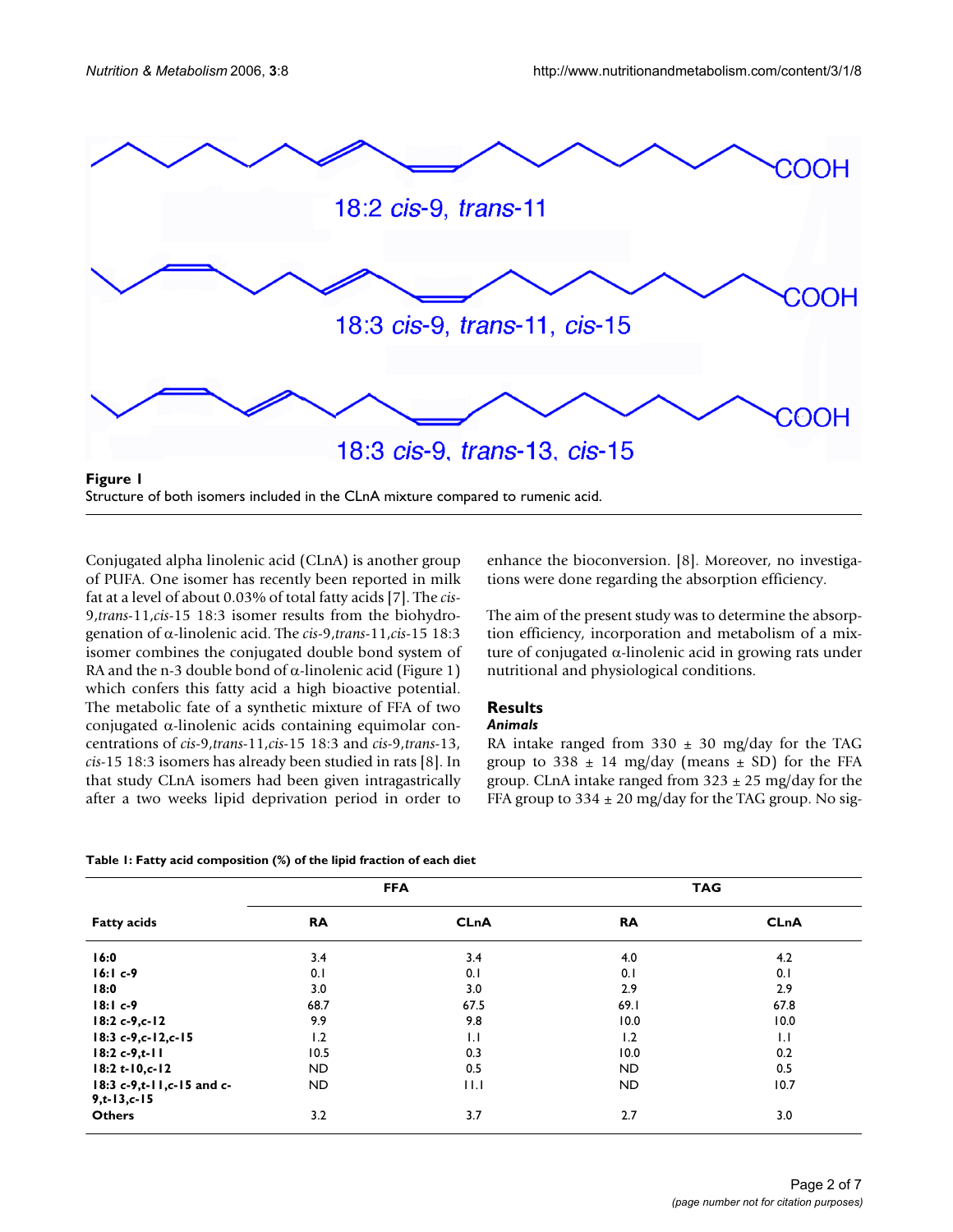|                                             | <b>FFA</b> |           |             |       | <b>TAG</b> |       |             |       |
|---------------------------------------------|------------|-----------|-------------|-------|------------|-------|-------------|-------|
|                                             | <b>RA</b>  |           | <b>CLnA</b> |       | <b>RA</b>  |       | <b>CLnA</b> |       |
|                                             | Mean       | <b>SD</b> | Mean        | SD    | Mean       | SD    | Mean        | SD    |
| <b>Total fatty acids</b>                    | 98.0       | 0.3       | 98.2        | 0.2   | 98.2       | 0.2   | 98.0        | 0.3   |
| <b>Fatty acids</b>                          |            |           |             |       |            |       |             |       |
| 16:0                                        | 89.6       | 0.8       | 89.6        | 0.5   | 86.6a      | 1.1   | 90.0        | 0.8   |
| 18:0                                        | 83.1       | 2.0       | 85.8        | 2.0   | 80.2       | 1.7   | 80.4        | 2.4   |
| $18:1c-9$                                   | 98.6       | 0.3       | 99.2        | 0.2   | 99.2       | 0.2   | 98.9        | 0.3   |
| $18:2c-9,c-12$                              | 99.4       | 1.0       | 99.3        | 0.1   | 99.5       | < 0.1 | 99.4        | 0.08  |
| 18:3 c-9,c-12,c-15                          | 100.0      | < 0.1     | 100.0       | < 0.1 | 100.0      | < 0.1 | 100.0       | < 0.1 |
| $18:2c-9, t-11$                             | 99.9       | < 0.1     | 100.0       | < 0.1 | 99.9       | < 0.1 | 100.0       | < 0.1 |
| $18:2t-10,c-12$                             | ND.        | < 0.1     | 100,0       | < 0.1 | <b>ND</b>  | ND.   | 100.0       | < 0.1 |
| 18:3 c-9,t-11,c-15 and<br>$c-9, t-13, c-15$ | ND.        | < 0.1     | 100,0       | < 0.1 | ND         | ND.   | 99.9        | < 0.1 |

**Table 2: Apparent digestion efficiency (%) of the dietary fatty acids in Wistar rats fed RA- or CLnA-supplemented diets as free fatty acids (FFA) or as triacyglycerols (TAG)**

Values with different letters are significantly different (P < 0,05) and compare the fatty acid (RA and CLnA) under the same form (FFA or TAG) Values with an  $*$  are significantly different ( $P < 0.05$ ) and compare the form (FFA and TAG) within one diet (RA and CLnA).

nificant differences on the total diet consumption were observed among the four groups.

At the end of the feeding period, the weights of the animals were not significantly different,  $227 \pm 6$  (means  $\pm$ SD);  $221 \pm 10$  in groups fed RA and CLnAs as FFA and 218  $\pm$  7; 223  $\pm$  6 in groups fed the RA and the CLnAs as TAG.

# *Effects of dietary fat on fatty acid digestibility and absorption*

Table 2 shows the apparent digestibility efficiency for total fatty acids and for each fatty acid. Digestibility of total fatty acid was not significantly different between the four experimental groups. Each group had a lower absorption of saturated fatty acids compared to monounsaturated and polyunsaturated fatty acids. RA and CLnA have been totally absorbed as FFA and TAG suggesting that under these conditions, there is no difference in absorption.

# *Effects of dietary fat on the fatty acid profile in liver, plasma and adipose tissue*

The main fatty acids in liver, plasma and adipose are presented in Table 3. RA and CLnA accumulated preferentially in neutral lipids. No major differences between RA and CLnA accumulation were seen whatever the dietary form, FFA or TAG. RA and CLnA accounted for up to 3% of the total FAME of the adipose tissue. On the other hand, slight differences were found in monounsaturated fatty acids of the liver neutral lipids between rats fed the FFA form of RA and CLnA. The rats fed the TAG form had significant differences ( $P < 0.05$ ) of saturated fatty acids profile of plasma PL. The animals fed CLnA as FFA had lower content of arachidonic acid in liver and plasma PL.

# *CLnA Metabolites*

CLnA metabolites are shown in Table 4. The *cis*-9,*trans*-11,*cis*-15 18:3 was elongated and desaturated up to *cis*-4,*cis*-7,*cis*-10,*cis*-13,*trans*-15,*cis*-19 22:6 while the *cis*-9,*trans*-13,*cis*-15 18:3 was metabolized up to *cis*-5,*cis*-8,*cis*-11,*trans*-15,*cis*-17 20:5. Conjugated metabolites accumulated in both neutral lipids and polar lipids. However, the *cis*-7,*cis*-10,*cis*-13,*trans*-15,*cis*-19 22:5 and the *cis*-4,*cis*-7,*cis*-10,*cis*-13,*trans*-15,*cis*-19 22:6 were exclusively detected in liver and plasma phospholipids. No differences in the amount of the metabolites were found between the two dietary forms given (FFA or TAG). This suggests that there was no difference in the metabolic fate (elongation and desaturation) of CLnA when ingested as FFA and as TAG.

# **Discussion**

Most of the studies so far published on CLA focussed on their putative effects on biological function and prevention of metabolic disorders. However, few studies considered the effect of the dietary form (FFA or TAG) on their bioavailabilty and metabolism [6], while dietary supplement are often available as free fatty acids. The major reason may be that TAG are more expensive. On the other hand, only one study has reported that force-fed conjugated α-linolenic acids (CLnA) given as FFA were incorporated into liver and adipose tissue of PUFA deprived rat and reported that both CLnA isomers were following the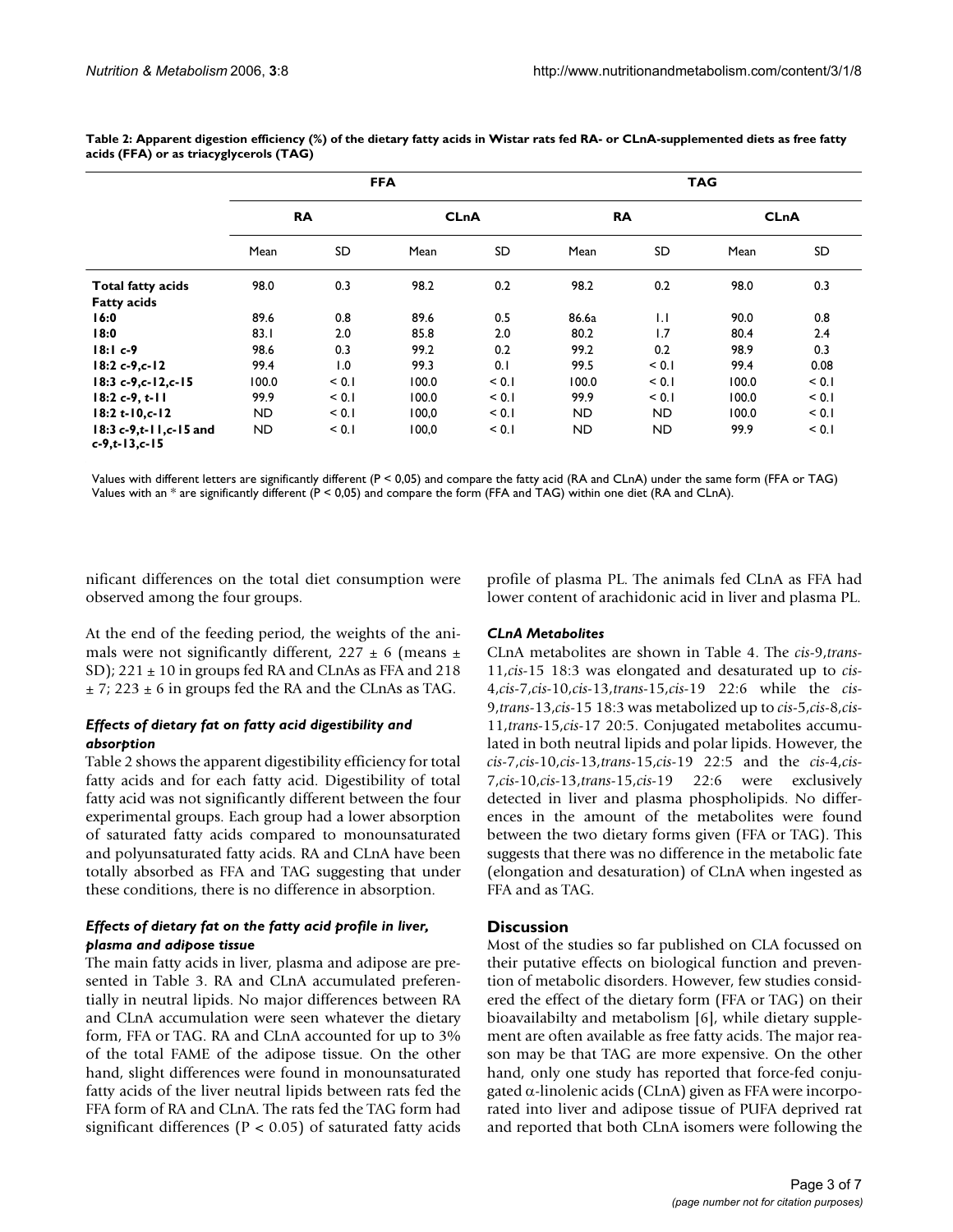|                   |         |             |             |                    | <b>Saturated</b> |                      | Monounsaturated     |                    | Polyunsaturated    |           | Conjugated  |
|-------------------|---------|-------------|-------------|--------------------|------------------|----------------------|---------------------|--------------------|--------------------|-----------|-------------|
| <b>Lipid form</b> | Organ   | Lipid class | <b>Diet</b> | C16:0              | C18:0            | $16:1n-7$            | $18:1 n-9$          | 18:2 n-6           | $20:4n-6$          | RA        | <b>CLnA</b> |
|                   | Liver   | PL          | <b>RA</b>   | 19.14              | 23.21            | $1.19a*$             | 9.25                | $6.67a*$           | 23.08 <sup>a</sup> | 0.23      | <b>ND</b>   |
|                   |         |             | CLnA        | 18.65              | 22.85*           | 1.91 <sup>b</sup>    | $9.17*$             | 8.68 <sup>b</sup>  | 20.20 <sup>b</sup> | <b>ND</b> | 0.42        |
|                   |         | NL          | RA          | 30.67              | 3.14             | $4.46^{a*}$          | 48.41a*             | 2.66               | 0.86               | 1.46      | <b>ND</b>   |
|                   |         |             | CLnA        | 31.73              | 3.33             | 6.56 <sup>b</sup>    | 42.63               | 3.17               | 0.77               | <b>ND</b> | 2.18        |
| <b>FFA</b>        | Plasma  | PL          | RA          | 27.24              | 25.15            | $0.79a*$             | 12.24a              | 14.20              | 10.25a             | 0.24      | <b>ND</b>   |
|                   |         |             | CLnA        | 27.59              | 25.73            | 1.19 <sup>b</sup>    | 10.93 <sup>b</sup>  | 15.17              | 8.79b              | <b>ND</b> | 0.25        |
|                   |         | <b>TAG</b>  | <b>RA</b>   | 25.71              | 2.13             | $3.69$ <sup>a*</sup> | 53.98 <sup>a*</sup> | 4.64a              | 0.30               | 1.39      | <b>ND</b>   |
|                   |         |             | CLnA        | 0.69               | 1.86             | 5.90 <sup>b</sup>    | 46.76 <sup>b</sup>  | 5.86 <sup>b</sup>  | 0.30               | <b>ND</b> | 2.69        |
|                   |         | <b>CE</b>   | RA          | 26.70              | 0.71             | $3.15a*$             | 16.83               | 15.68a             | 43.73              | 0.11      | <b>ND</b>   |
|                   |         |             | CLnA        | 9.98*              | $0.66*$          | 4.93 <sup>b</sup>    | $15.53*$            | 17.53 <sup>b</sup> | 41.50              | <b>ND</b> | 0.32        |
|                   | Adipose | <b>TAG</b>  | <b>RA</b>   | 22.91              | 2.35a            | $6.56*$              | 49.98               | 6.79               | 0.26               | 3.44      | <b>ND</b>   |
|                   |         |             | CLnA        | 23.93*             | 1.95             | 6.80                 | 47.79               | $7.16*$            | 0.14               | <b>ND</b> | 3.79        |
|                   | Liver   | PL          | <b>RA</b>   | 18.68 <sup>a</sup> | 22.59a           | 1.97                 | 8.93a               | 7.9                | 21.18              | 0.29      | <b>ND</b>   |
|                   |         |             | CLnA        | 17.20 <sup>b</sup> | $24.15^{b}$      | 1.84                 | 7.75                | 8.1                | 21.45              | <b>ND</b> | 0.32        |
|                   |         | NL          | <b>RA</b>   | 33.93              | 2.89             | 7.04                 | 42.89               | 2.58               | 0.71               | 1.24      | <b>ND</b>   |
|                   |         |             | CLnA        | 34.81              | 3.04             | 7.59                 | 40.49               | 2.54               | 0.59               | <b>ND</b> | 1.79        |
| <b>TAG</b>        | Plasma  | PL          | <b>RA</b>   | 28.51a             | 24.61a           | 1.35                 | 11.29a              | 13.48              | 9.75               | 0.26      | <b>ND</b>   |
|                   |         |             | CLnA        | 25.95 <sup>b</sup> | 26.79b           | 1.29                 | 10.12 <sup>b</sup>  | 14.35              | 10.24              | <b>ND</b> | 0.27        |
|                   |         | <b>TAG</b>  | RA          | 27.80              | 1.80             | 5.97                 | 46.37               | 5.61               | 0.34               | 2.63      | <b>ND</b>   |
|                   |         |             | CLnA        | 27.09              | 1.88             | 6.60                 | 45.32               | 5.76               | 0.34               | <b>ND</b> | 3.01        |
|                   |         | <b>CE</b>   | RA          | 8.75               | 0.66             | 5.01                 | 14.83a              | 15.34              | 44.73              | 0.26      | <b>ND</b>   |
|                   |         |             | CLnA        | 8.72               | 0.55             | 5.45                 | 12.74               | 16.77              | 44.98              | <b>ND</b> | 0.47        |
|                   | Adipose | <b>TAG</b>  | <b>RA</b>   | 25.72              | 2.24a            | 8.12                 | 46.69               | 6.05               | 0.17               | 3.03      | <b>ND</b>   |
|                   |         |             | CLnA        | 26.68              | 2.00             | 7.87                 | 45.14               | 6.30               | 0.15               | <b>ND</b> | 3.27        |

**Table 3: Fatty acid composition (%) of liver, plasma and adipose tissue of Wistar rats fed RA or CLnA as FFA or TAG. Results are expressed as means (***SD***) of 6 determinations.**

Values with different letters are significantly different (P < 0,05) and compare the fatty acid (RA and CLnA) under the same form (FFA or TAG) Values with an \* are significantly different (P < 0,05) and compare the form (FFA and TAG) within one diet (RA or CLnA)

elongation/desaturation pathway [8]. Otherwise, no studies have shown their absorption efficiency in nutritional conditions.

In the present study, the experimental fatty acids (RA and CLnA mixture) were given as FFA or as randomized TAG and were equally incorporated into tissues (Table 2). No significant differences in absorption levels were found between those two lipid forms. This suggests that the dietary form did not modify the incorporation of RA and of CLnA into tissues under our experimental conditions. These data are in agreement with the study of De Schrijver *et al.* [10] who compared the absorption of fish oil fatty acids given as FFA and TAG. While in the present study RA and CLnA were totally absorbed, a previous study using lymphatic recovery showed that a CLA mixture given as FFA was less absorbed than linoleic acid [11]. No study was so far published on the lymphatic recovery of CLnA. However, it has already been shown that RA absorption as

TAG did not behave like a common fatty acid because of its conjugated structure or its *trans* double bound in ∆<sup>11</sup> position or both [13]. In the present study, we also demonstrate that CLnA mixture is preferably incorporated into neutral lipids similar to RA. The incorporation of *trans* fatty acids in NL has long time been demonstrated with elaidic acid (*trans*-9 18:1) and shows that it follows the metabolic pathway of saturated fatty acids [14]. Moreover, it has been hypothesized by Martin *et al.* [15] that linoleic acid, generally in high concentration in diets, may act as a competitor against RA for its incorporation into phospholipids and for the enzyme needed for the elongation/ desaturation pathway. This hypothesis was also sustained by Banni *et al.* [16]. The ∆6 desaturase is the limiting enzyme for the bioconversion of linoleic acid to arachidonic acid [17] and is also needed by n-3 fatty acids in the elongation/desaturation pathway. CLnA competes as well for this enzyme as seen by the lower arachidonic acid content in liver PL in rats fed CLnA. Metabolites from both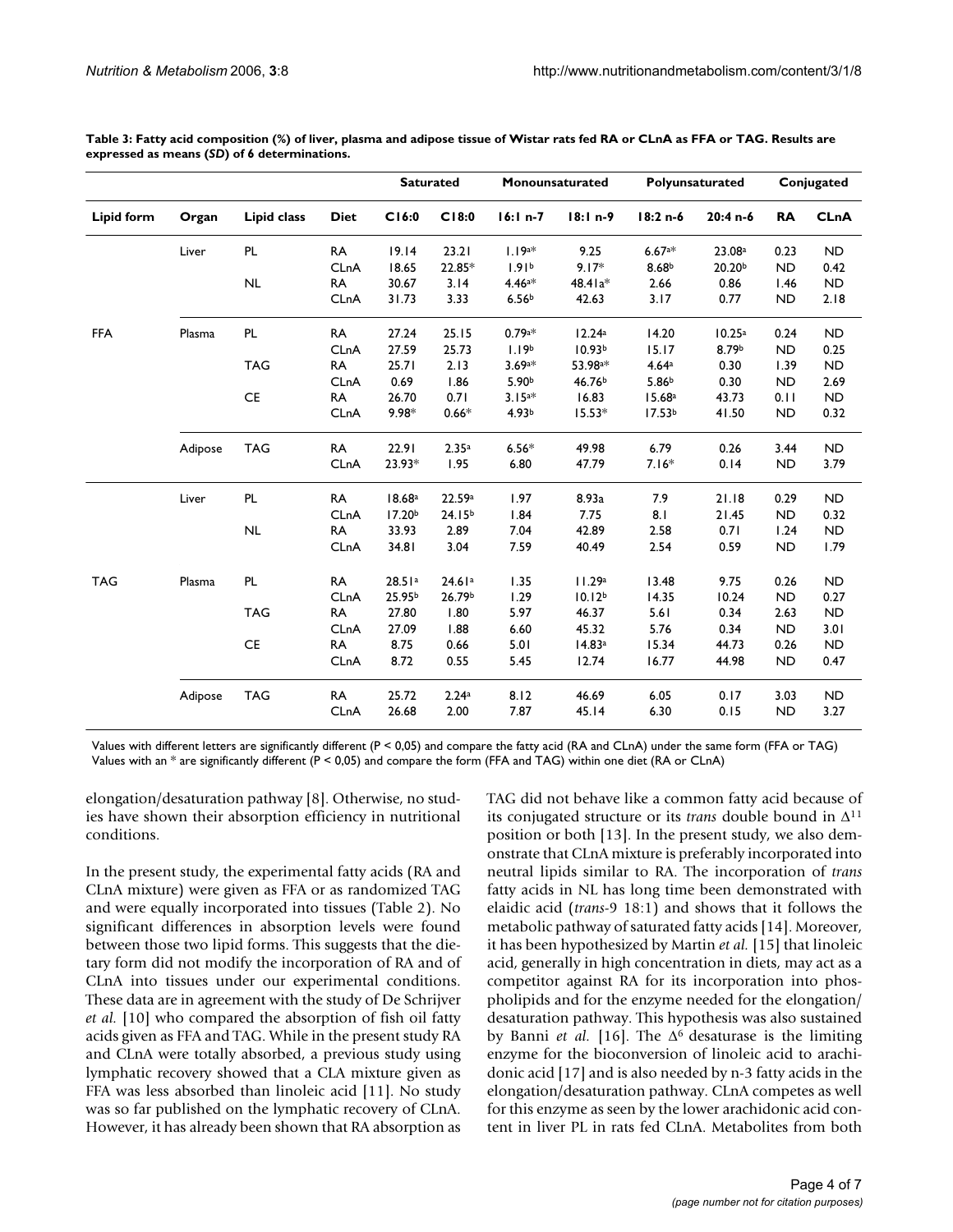|              |                                                 | Organ     |            |           |           |                |  |
|--------------|-------------------------------------------------|-----------|------------|-----------|-----------|----------------|--|
| Dietary form | <b>Fatty acids</b>                              | Plasma    |            | Liver     |           | <b>Adipose</b> |  |
|              |                                                 | <b>PL</b> | <b>TAG</b> | <b>PL</b> | <b>NL</b> | <b>TAG</b>     |  |
| <b>FFA</b>   | $20:3c-11,t-13,c-17$                            | 0.058     | 0.101      | 0.154     | 0.136     | 0.092          |  |
|              | 20:4 $c$ -8, $c$ -11, $t$ -13, $c$ -17          | 0.010     | 0.088      | 0.039     | 0.092     | 0.062          |  |
|              | 20:5 $c$ -5, $c$ -8, $c$ -11, $t$ -13, $c$ -17  | 0.013     | 0.022      | 0.031     | 0.019     | 0.003          |  |
|              | $*20:5c-5,c-8,c-11,t-15,c-17$                   | 0.009     | 0.012      | 0.021     | 0.010     | 0.015          |  |
|              | $22:5c-7.c-10.c-13.t-15.c-19$                   | 0.016     | <b>ND</b>  | 0.049     | <b>ND</b> | <b>ND</b>      |  |
|              | 22:6 c-4.c-7.c-10.c-13.t-15.c-19                | 0.015     | <b>ND</b>  | 0.062     | <b>ND</b> | <b>ND</b>      |  |
| <b>TAG</b>   | $20:3c-11,t-13,c-17$                            | 0.053     | 0.113      | 0.136     | 0.100     | 0.078          |  |
|              | 20:4 $c$ -8, $c$ -11, $t$ -13, $c$ -17          | 0.012     | 0.104      | 0.038     | 0.068     | 0.056          |  |
|              | 20:5 $c$ -5, $c$ -8, $c$ -11, $t$ -13, $c$ -17  | 0.015     | 0.028      | 0.028     | 0.014     | 0.004          |  |
|              | $*20:5c-5,c-8,c-11,t-15,c-17$                   | 0.010     | 0.013      | 0.022     | 0.009     | 0.014          |  |
|              | 22:5 $c$ -7, $c$ -10, $c$ -13, $t$ -15, $c$ -19 | 0.017     | ND.        | 0.047     | <b>ND</b> | <b>ND</b>      |  |
|              | 22:6 c-4.c-7.c-10.c-13.t-15.c-19                | 0.021     | <b>ND</b>  | 0.068     | <b>ND</b> | <b>ND</b>      |  |

**Table 4: Metabolites of RA and CLnA (%) found in different organs of the Wistar rats fed RA and CLnA as FFA and TAG.**

ND, not detected

\*Metabolite of *c*-9,*t*-13,*c*-15 18:3 FA, all other metabolite are from *c*-9,*t*-11,*c*-15 18:3

FA

CLnA isomers were found in NL as in PL. The *cis*-9,*trans*-13,*cis*-15 18:3 isomer was elongated and desaturated up to 20:5 n-3 conjugated isomer while *cis*-9,*trans*-11,*cis*-15 18:3 was elongated and desaturated up to 22:6 n-3 conjugated isomer. This end product of the elongation/desaturation pathway was obtained without essential fatty acid deprivation before the experimental period and with a short term nutritional intake. This shows that the *cis*-9,*trans*-11,*cis*-15 18:3 can compete for enzyme with essential fatty acids such as α-linolenic acid to follow the elongation/desaturation pathway. The conjugated isomers of 22:6 n-3 and 22:5 n-3 were found exclusively in polar lipids of liver and plasma while the RA metabolites were found in neutral lipids as demonstrated by Sebedio *et al.* [18]. This shows that conjugated metabolites of *cis*-9,*trans*-11,*cis*-15 18:3 could interfere in the fatty acid composition of membranes which affect their properties such as fluidity and permeability. Other studies are needed to confirm this hypothesis.

# **Conclusion**

This study demonstrated that an equimolar mixture of two CLnA isomers, *cis*-9,*trans*-11,*cis*-15 18:3 and *cis*-9,*trans*-13,*cis*-15 18:3 has the same apparent absorption efficiency than RA when ingested under nutritional and physiological conditions. Both CLnA isomers are mainly incorporated into neutral lipids. They are metabolized by the elongation/desaturation pathway similar to  $α$ -linolenic acid with the *cis*-9,*trans*-11,*cis*-15 18:3 isomer being converted into conjugated 22:6 n-3 and with the *cis*-9,*trans*-13,*cis*-15 18:3 isomer being converted into conjugated 20:5 n-3. The biological impact of the ingestion of these fatty acids has to be considered as they could interfere with lipid metabolism.

#### **Methods** *Fatty acids*

Free fatty acids of conjugated linoleic acid (CLA) and conjugated linolenic acid (CLnA) were gratefully provided by Naturia Inc. (Sherbrooke, Canada). The high oleic sunflower oil and the linseed oil were purchased from Lesieur (Asnières, France) and Robbe (Compiègne, France), respectively.

# *Triacylglycerol (TAG) synthesis*

All solvents were purified by distillation before utilization. TAG of CLA and CLnA were synthesized as described by Kodali *et al.* [19]. TAG were then purified on a silica column using hexane/diethyl ether (80:20 v/v) as elution solvent. Thin-layer chromatography on silica gel using hexane/diethyl ether (80:20 V/V) as elution solvent showed that the purified fraction consisted entirely of TAG.

# *Animals*

Six week-old males ( $n = 24$ ) Wistar rats were purchased from Elevage Janvier (Le Genest Saint Isle, France). The initial weight of the animals was  $82 \pm 7$  g. (mean  $+/-$  SD). The rats were individually housed in stainless steel cages and were placed in an animal house at constant temperature (22  $\pm$  1°C) and relative humidity (55–60%) with a 12-h light-dark cycle according to French regulation (authorization A21200 for the animal house and 21CAE056 for one of the author). They were adapted dur-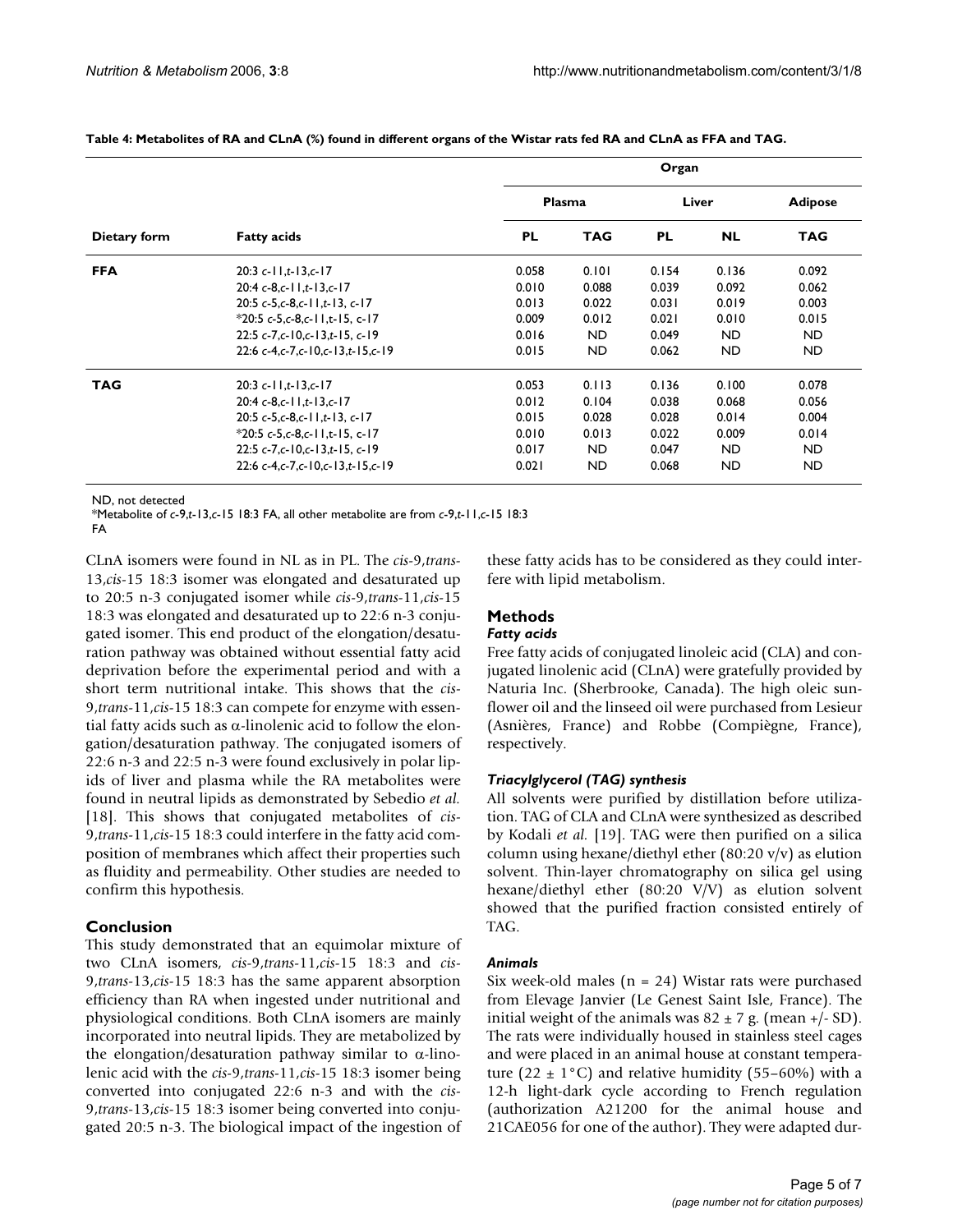ing 4 days with a semi-liquid diet (see below) before being allocated to one of the 4 dietary groups (see below). Six animals were allocated to each group. The average starting weight in each group was  $101 \pm 1$  g. At the end of the 8 days experimental period, the animals were fasted for 16 hours and weighted. They were then anesthetised with isofurane and exsanguinated by abdominal aortic blood puncture. The collected heparinized blood extraction was centrifuged at 700 g, and +4°C during 10 min. The plasma was then collected and stored at -20°C until lipid extraction and analysis. The liver and a sample of the epididymal adipose tissues were also excised and stored in a chloroform/methanol  $(2:1 \text{ v/v})$  solution at -20 $\degree$ C until lipid extraction.

# *Diets*

The experimental diets were fed in a semi-liquid form in order to facilitate the determination of food consumption. The diets contained (g/kg) wheat starch: 460, sucrose: 220, casein: 180, high oleic sunflower/linseed oils mixture 98:2 w/w: 50, mineral mixture: 50, cellulose: 20, CLA or CLnA: 10, vitamins mix: 10. The diet used for the adaptation of the rats contained 60 g/kg of a high oleic sunflower/linseed oil mixture 98:2 w/w instead of 50 g/ kg. CLA and CLnA were studied as FFA and TAG. The fatty acid content of each diet is summarized in Table 1. Food was exchanged every two days. At that time, the remaining semi-liquid food was removed and weighed to determine food intake. The animals were weighed twice per times a week. The faeces were collected each day, pooled and frozen at -20°C.

# *Faeces lipid extraction and analysis*

Before being lyophilized, the total faeces collected from each rat were frozen at -80°C for 24 h. The dried faeces were cleared of impurities, weighted and crushed with a ball crusher. A sample of 1 g of the homogenized powder was used for lipid extraction using a mixture of chloroform/methanol/formic acid  $(2:1:0.02 \text{ v/v/v})$  as a Folch modified procedure [20,21]. The extract was then evaporated to dryness and left for one night under vacuum in a dessicator. The total lipid extract was then weighted and dissolved in chloroform in gauge flask for conservation at -20°C. The apparent digestion efficiency (ADE) was calculated as follow [22].

$$
ADE = \frac{Ingested lipids - Excreted lipids}{Ingested lipids} \times 100
$$
 (1)

The quantification of each fatty acid in the faeces was done by GC analysis of their methyl esters using an internal standard (17:0). Thus, the total fecal lipids were saponified under mild conditions before methylation. Briefly, an aliquot of 2 mL of the fecal extract in chloroform in gauge flask (around 4 mg/mL) was evaporated under nitrogen flow and 5 mL of a KOH/ ethanol (95%) 1 M solution was added to the dry extract. The solutions were left in the dark at room temperature for 16 h. After addition of 5 mL of acetic acid 1 N and 5 mL of water, the free fatty acids were extracted with  $3 \times 5$  mL hexane/diethyl ether 1:1  $v/v$ . The solution was centrifuged at 700 g for 3 minutes. The total extract in hexane was then evaporated and methylated using  $BF<sub>3</sub>$  in methanol (14%) at room temperature for 20 min. The resulting FAME were then analysed by GC using a Hewlett-Packard serie II gas chromatograph equipped with a BPX70 capillary column (SGE, Melbourne, Australia, 120 m × 0.25 mm i.d×0.25 µm film thickness) with an FID detector and a *split less* injector. The oven temperature program was: 60°C for 1 min; 20°C/min up to 170°C for 60 min; 5°C/min up to 210°C for 15 min. FAME were identified using authentic standards and quantitative data were obtained using the Diamir software (JMBS Developments, Le Fontanil, France).

# *Liver, plasma and adipose tissues lipids*

Liver and adipose tissue lipids were extracted using a mixture of chloroform/methanol  $(2:1 \text{ v/v})$  as described by Folch *et al.* [20]. Liver lipids were separated into phospholipids and neutral lipids as described by Juanéda and Rocquelin [23]. Plasma lipids were extracted according to Moilanen and Nikkari [24] and separated into PL, CE and TAG on silica gels plates with hexane/diethyl ether/acetic acid (80/20/1 V/V/V) as elution solvent. All lipid classes were methylated with sodium methoxide in methanol (2N). The resulting FAME were then analysed by gas-liquid chromatography as described above for fecal fatty acids. FAME were identified using authentic standards. RA metabolites were identified as described by Sébédio *et al.* [18] and CLnAs metabolites were identified as described by Destaillats *et al.* [8]. Qualitative data were obtained using the Diamir software (JMBS Developments, Le Fontanil, France).

# *Statistical analysis*

Data are presented as mean  $\pm$  SD and comparison were done by using SAS software as a one way FA (CLA or CLnA) or lipid form (FFA or TAG) ANOVA procedure. P values of less than 0.05 were considered as significant.

# **Competing interests**

The author(s) declare that they have no competing interests.

# **Authors' contributions**

MP carried out the experimental study, a part of the lipid analysis and drafted the manuscript, JPS participated in the design and the coordination of the study and carried out the experimental study, JMC participated in the design and the conceive of the study and helped to draft the man